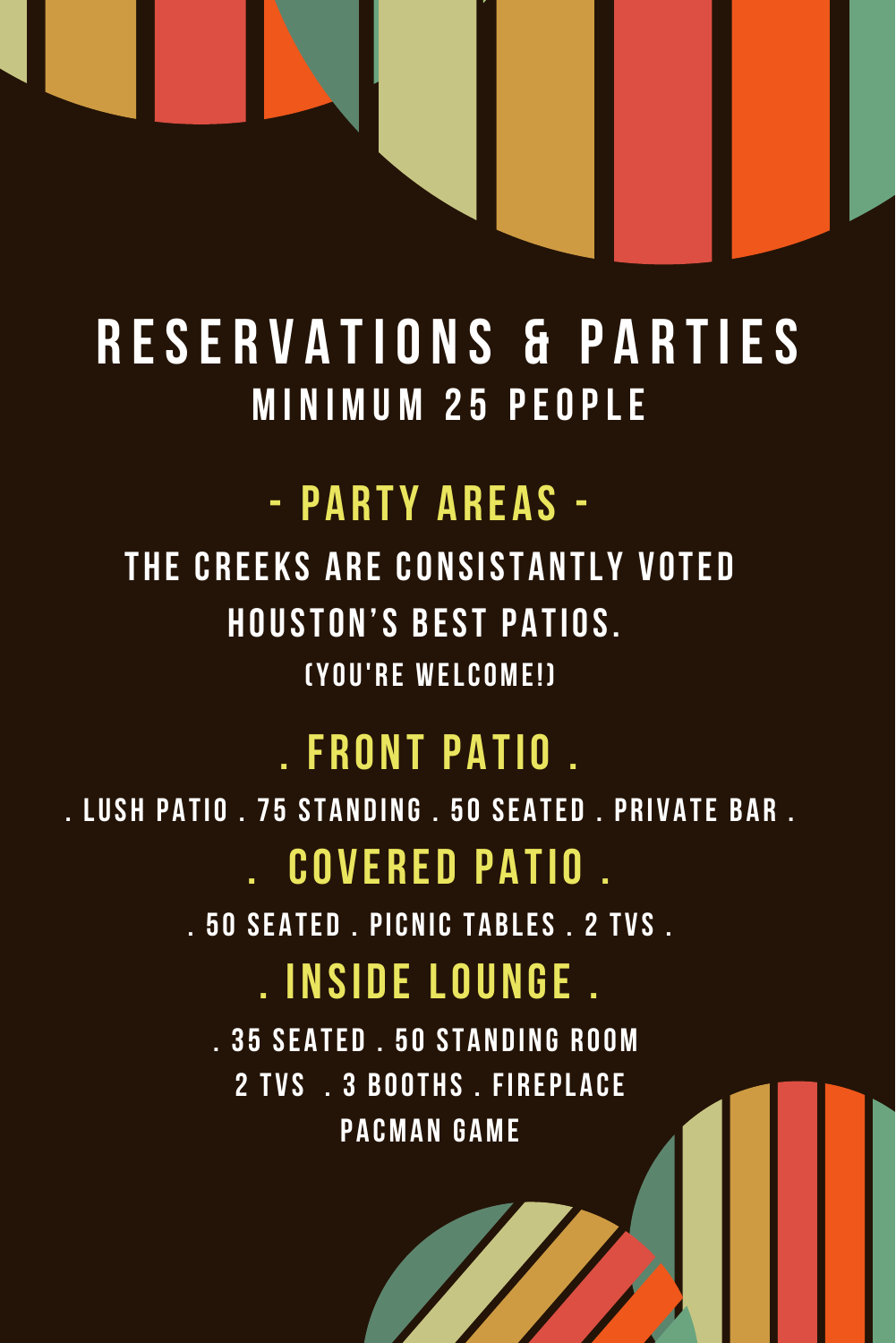

# **HOT DAMN! CLASSIC CREEK VIBE CRAFT BEERS 22 BEERS ON TAP FROZEN MIMOSAS CRAFTED COCKTAILS GREAT MUSIC LET'S PARTY**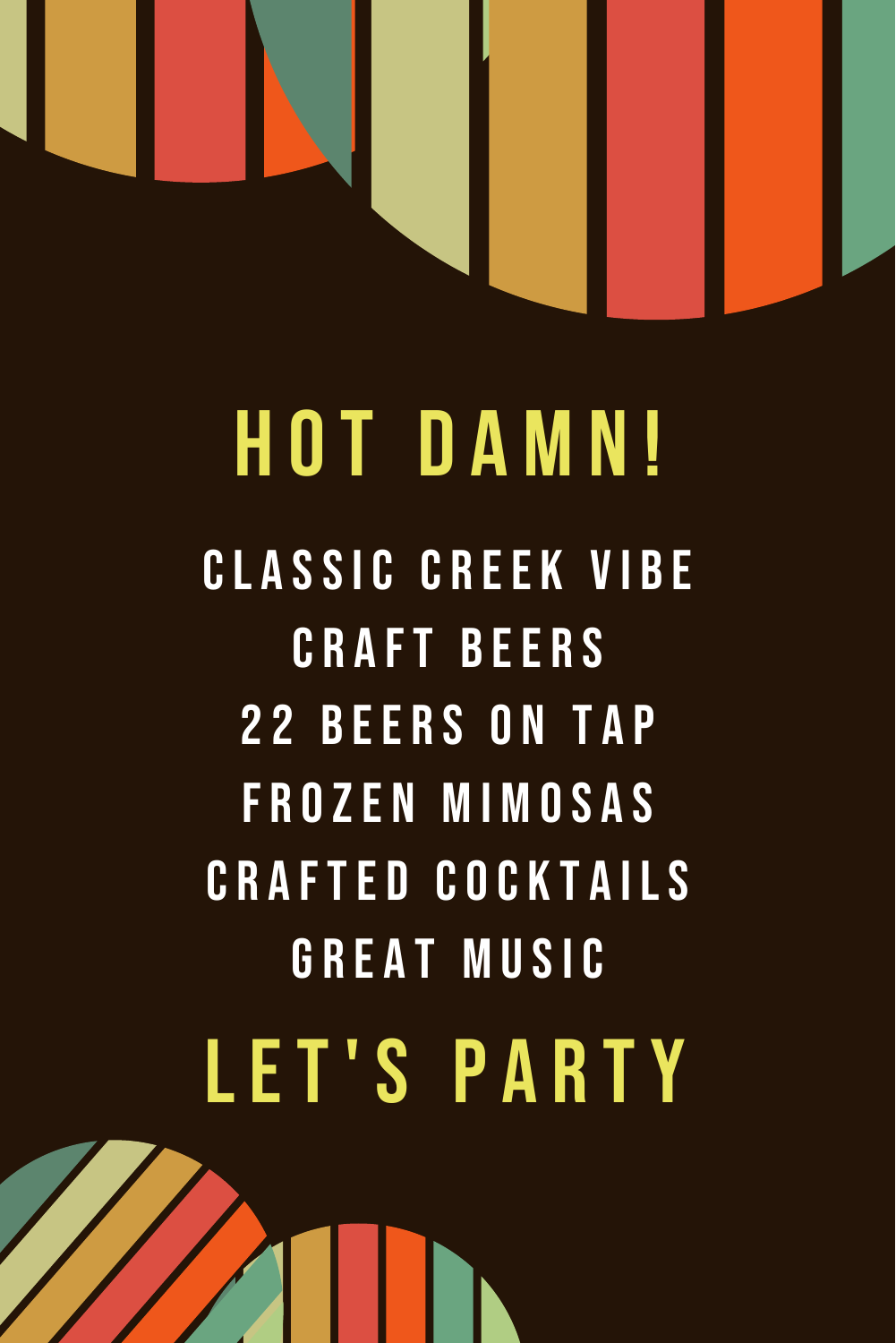

## **BITES EACH SERVES ABOUT 20 PPL**

**MAC N CHEESE BALLS \$75 KALE PESTO HUMMUS BOARD \$70 ARTISAN MEAT & CHEESE BOARD \$95** SMOKED SALMON BOARD \$95 **FRIED CAULIFLOWER S65 CHICKEN WANGS \$135 PARMESAN FRIES \$45 FRICKLES S65 ASSORTED PIZZAS S85 CLASSIC CREEK WHITE QUESO + GUAC \$75 ASSORTED TACO BOARD \$95**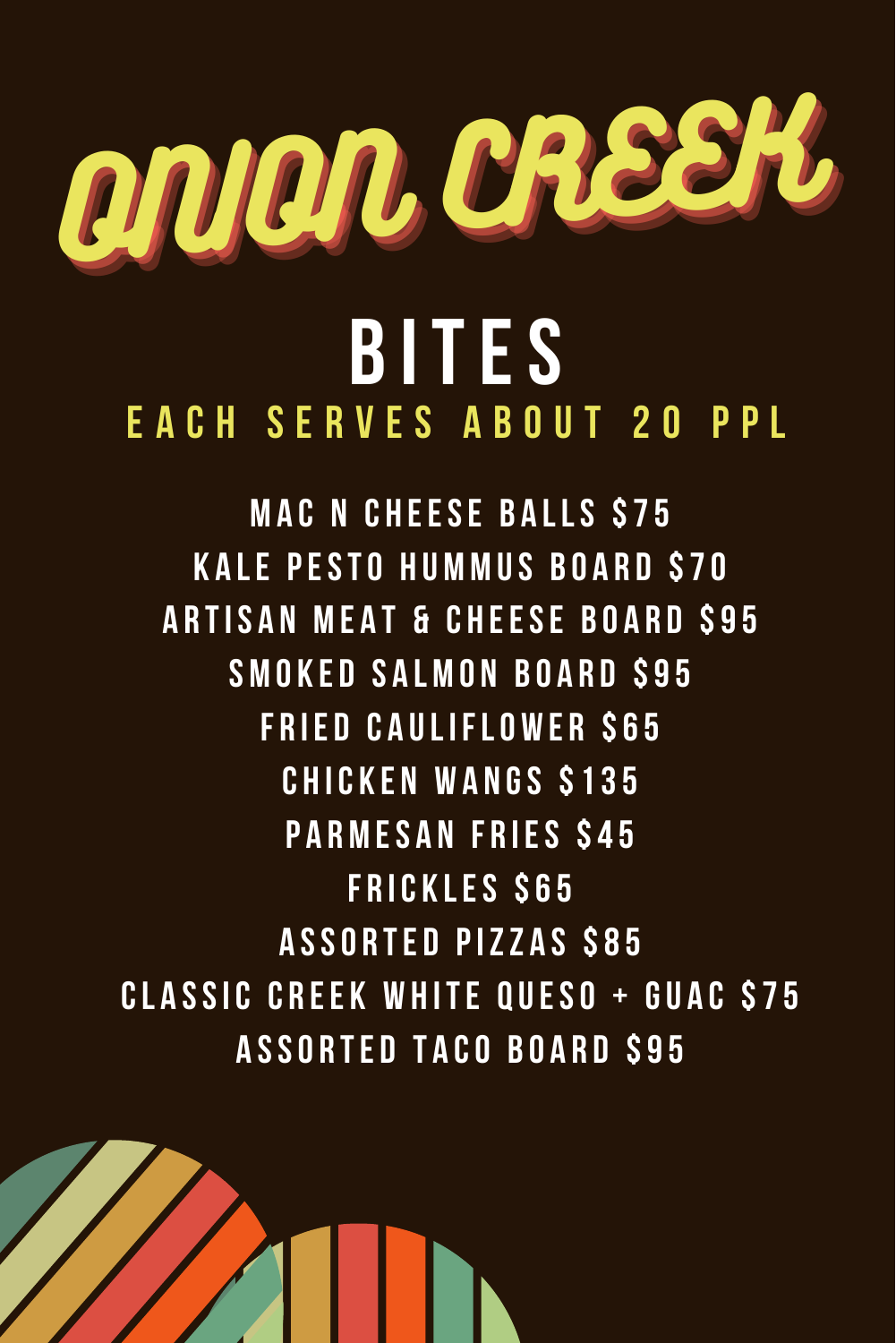

## **FROM THE BAR**

FROZENS \$9 COCKTAILS \$9/\$10 **DRAFT BEER S5-S8 BOTTLE BEER S4-S6**